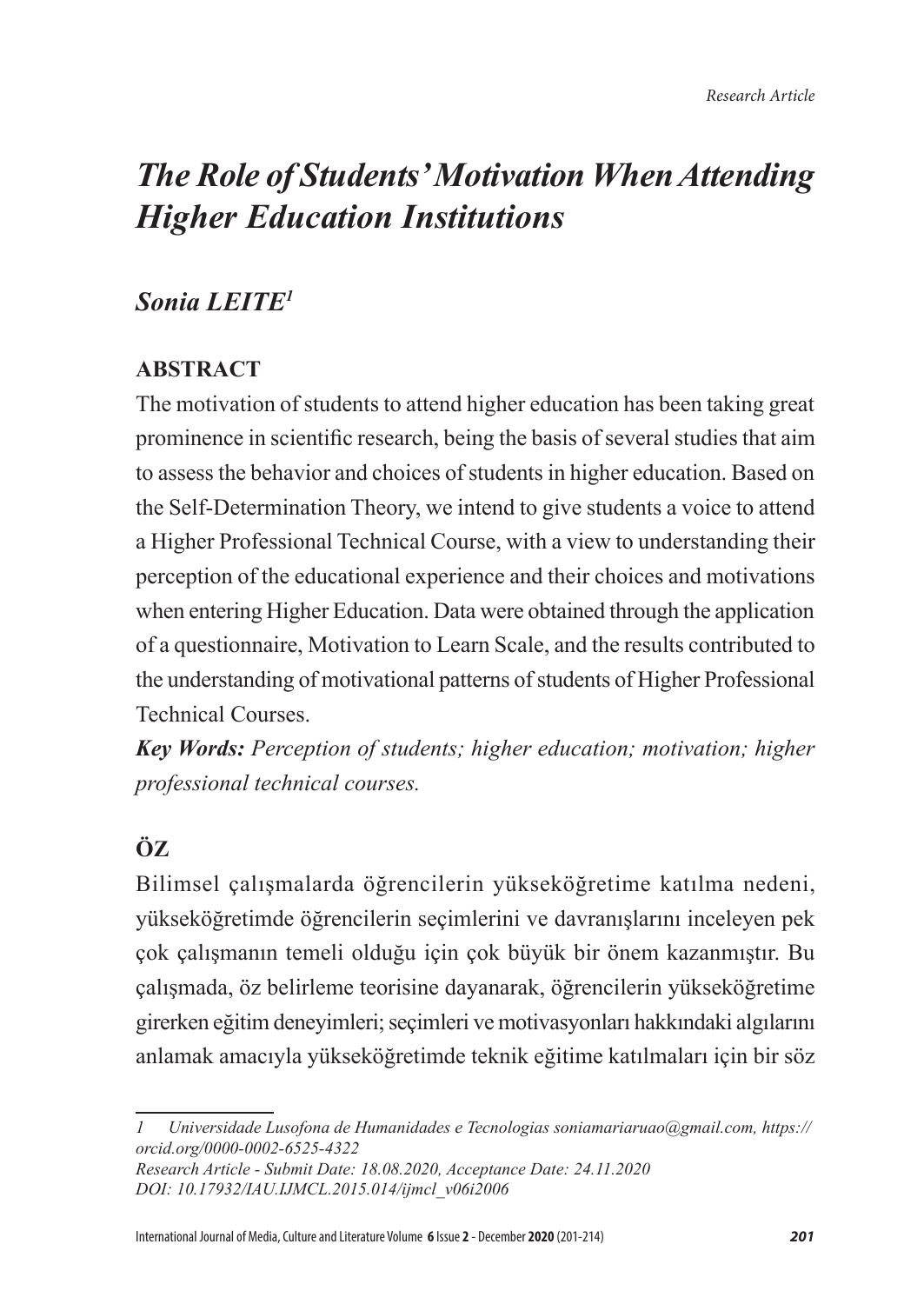hakkı vermek amaçlanmıştır. Veriler, öğrenme motivasyonu ölçeği anketi ile elde edilmiş ve de sonuçlar yükseköğretim teknik eğitim öğrencilerinin motivasyon modellerinin anlayışına katkı sağlamıştır.

**Anahtar Kelimeler:** *Öğrencilerin algıları; yükseköğretim; motivasyon; yükseköğretimde teknik eğitim*

#### **1. ENROLLING HIGHER EDUCATION INSTITUTIONS (HEIS)**

In recent years, the population that chooses to enter Higher Education Institutions has increased significantly, allowing the entry of heterogeneous groups of students according to their goals and vocational projects (Almeida, Marinho-Araújo, Amaral, & Dias, 2012; Porto, & Soares, 2017a). In view of this diversity, higher education institutions are progressively more attentive to the characteristics and needs of their students, seeking to ensure their permanence and improve the quality of their training (Castro, & Almeida, 2016). Several aspects have been emphasized in relation to entering and staying in HEIs. Difficulties that arise in the process of adapting to higher education may be related to the academic experiences of students still in High School (Cole, Kennedy, & Ben-Avie, 2009) and their psychosocial maturity (Araújo et al., 2016a; Tomás, Ferreira, Araújo, & Almeida, 2014). Considering the demands and challenges of the HEIs context, it is necessary to mobilize various personal, academic, emotional and social resources, including factors such as the perception of social support, approaches to study, self-efficacy believes and strategies for coping, for permanence and success in Higher Education (Araújo et al., 2016b; Cabras, & Mondo, 2017; Nicholson, Putwain, Connors, & Hornby-Atkinson, 2013; Rodríguez, Tinajero, & Páramo, 2017; Valadas, Almeida , & Araújo, 2016). Indeed, success in Higher Education, defined in terms of academic performance, satisfaction, personal development, involvement and adaptation, is a complex and multidetermined phenomenon (Araújo, 2017). In a study by Pachane (2004) with the objective of evaluating the students' perception about the impact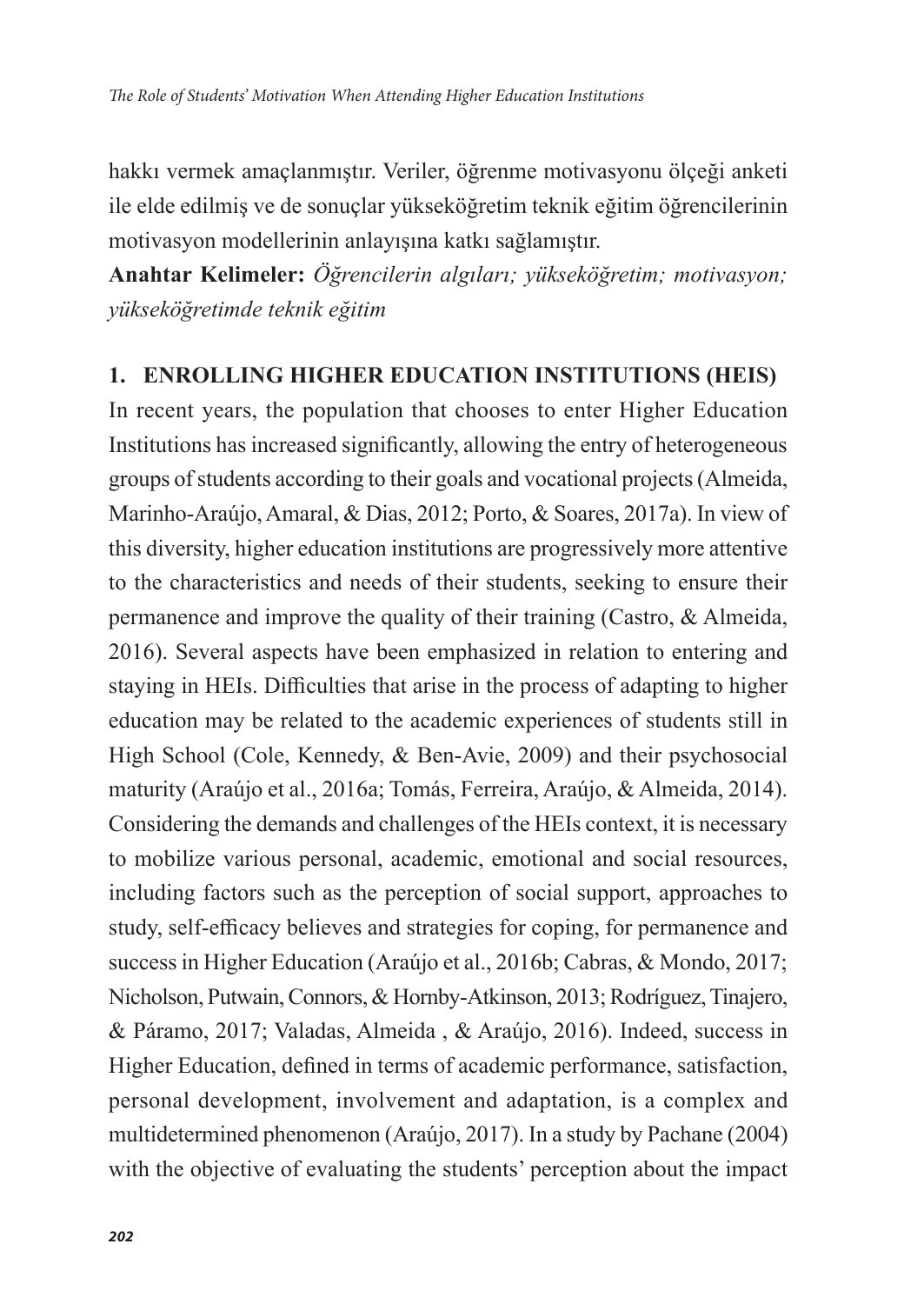of HEIs in their personal development, aspects related to satisfaction were pointed out, personal relationships (40.22%), learning (11, 73%), personal growth (11.17%), professional training (10.61%), course quality (8.94%) and university quality (6.14%).

Among the factors that influence academic success in Higher Education, students' academic motivations and expectations have received prominence at national (Oliveira, Santos, & Dias, 2016; Porto, & Soares, 2017) and international level (Araújo, Costa, Casanova, & Almeida, 2014). According to this literature, students' motivations are often mistaken, making their adaptation much more complex and generating a sequence of disappointments in their experiences in HEIs.

The Portuguese population has shown a wide variety of concerns regarding the need to adjust to the radical changes that the COVID-19 pandemic caused in the organization of our daily lives. Parents, or guardians, are a segment of this population that has faced a significant demand to adapt to new family, educational and professional dynamics on an uninterrupted basis. The realization of diverse roles simultaneously and in the same physical and psychological space, reveals a state of overcoming and permanent reinvention. In this sense, it was urgent to adjust plans, roles, spaces and time in relation to readjusting professional and family activity (Diaz, 2011; Ramalho, 2018).

By taking the IPMAIA students' perspective in this investigation, we intend to contribute to a more in-depth knowledge of their interests and motivations in view of the need and motivation inherent to adapting to the teaching mode in distance education due to Pandemic Covid-19. It is important, therefore, to understand and know how IPMAIA students are facing the distance learning modality and its adaptation to it, in addition to pointing out possibilities for improving academic and organizational management.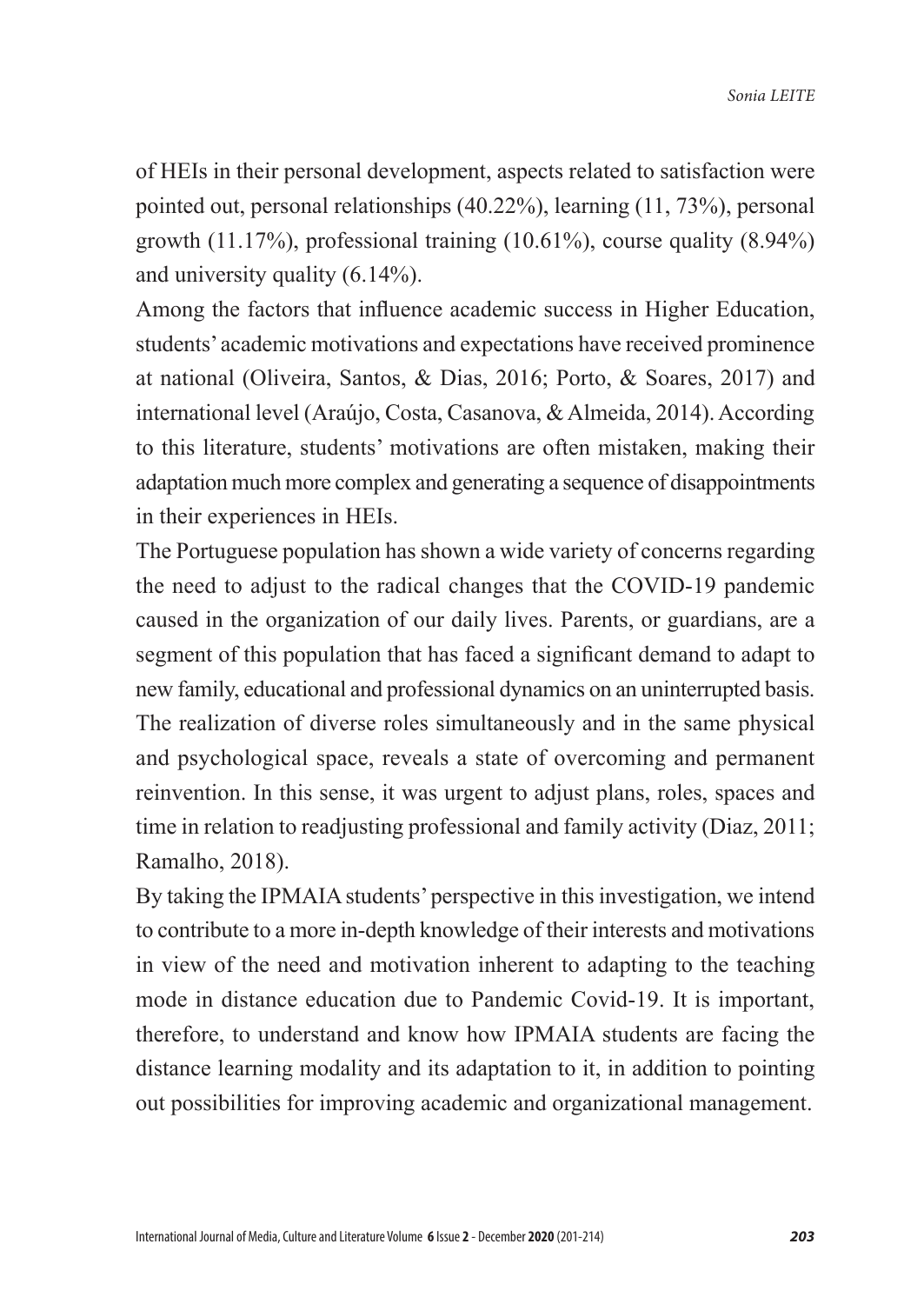# **2. OBJECTIVE, SAMPLE AND METHODOLOGY OBJECTIVE**

The objective of the present study was to analyze, through the application of a motivation questionnaire, the perception of higher education students about their motivation for the educational experience, in order to describe the access profile of students from different Higher Professional Technical Courses at Polytechnic Institute of Maia.

Despite the various questions within polytechnic higher education that we could try to find answers to, we have chosen in our research to outline the following:

a. What are students' motivations and expectations for attending a Higher Professional Technical Course?

### **METHODOLOGY**

The design adopted in the present investigation is of the exploratorydescriptive type with a qualitative approach based on the application of a motivation scale, aiming to assess the students' motivation to attend the course they chose.

The closed questionnaire method used was as follows:

- Scale of motivation to learn EMA-U (adapted)

The study population was directed to students attending the Polytechnic Institute of Maia.

A questionnaire consisting of two parts was applied: I - Sociodemographic related data, and II - Specific questions composed by the adaptation of the Motivation scale, consisting of 29 questions.

The objective of the questionnaire was to obtain information taking into account the object of study of the present investigation.

**Data collection -** For systematic data collection, 200 questionnaires were distributed, of which we obtained 120 responses.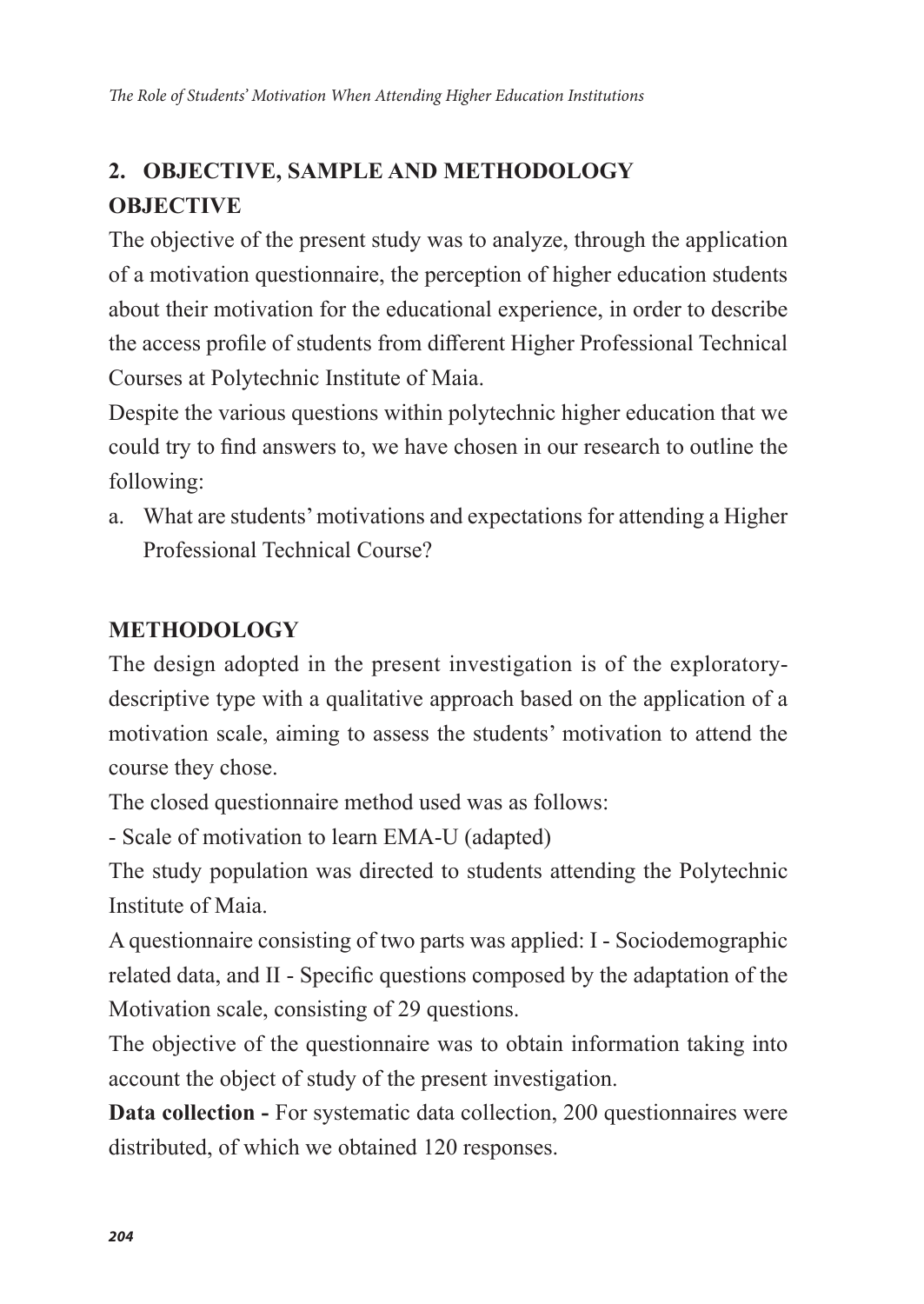### **Sample characterization**

In the present study, a non-probabilistic or non-random sampling process was used, using convenience sampling, focusing on the study of students at the Polytechnic Institute of Maia attending the respective courses in distance learning mode.

#### **Objetivo do Estudo**

O objetivo do presente estudo foi analisar, através da aplicação de um questionário de motivação, a perceção dos alunos do ensino superior sobre a sua motivação para a experiência educativa, com o intuito de descrever o perfil de acesso dos alunos de diferentes CTeSP do IPMAIA.

Apesar das várias questões dentro do ensino superior politécnico para as quais poderíamos tentar encontrar resposta, optámos, na nossa investigação por delinear a seguinte:

a) Quais são as motivações e expectativas dos estudantes para a frequência de um CTeSP?

#### **Metodologia**

O delineamento adotado na presente investigação é do tipo exploratóriodescritivo de abordagem quantitativa a partir da aplicação de um questionário, visando aferir a perceção dos estudantes dos CTeSP sobre a sua motivação aquando do ingresso no ES.

Aplicou-se um questionário composto por duas partes: I - Dados Sóciodemográficos, e II - 29 questões referentes ao instrumento utilizado, Escala de Motivação para aprender de universitários (EMA-U), para as quais foi utilizada a escala de Likert.

O objetivo do questionário foi o de obter informação tendo em conta o objeto de estudo da presente investigação.

#### **Procedimentos:**

Foi feita uma análise e da Escala de Motivação para aprender de universitários, tendo sido feita e testada uma adaptação da mesma com vista à aplicação na população específica composta por estudantes que frequento um CTeSP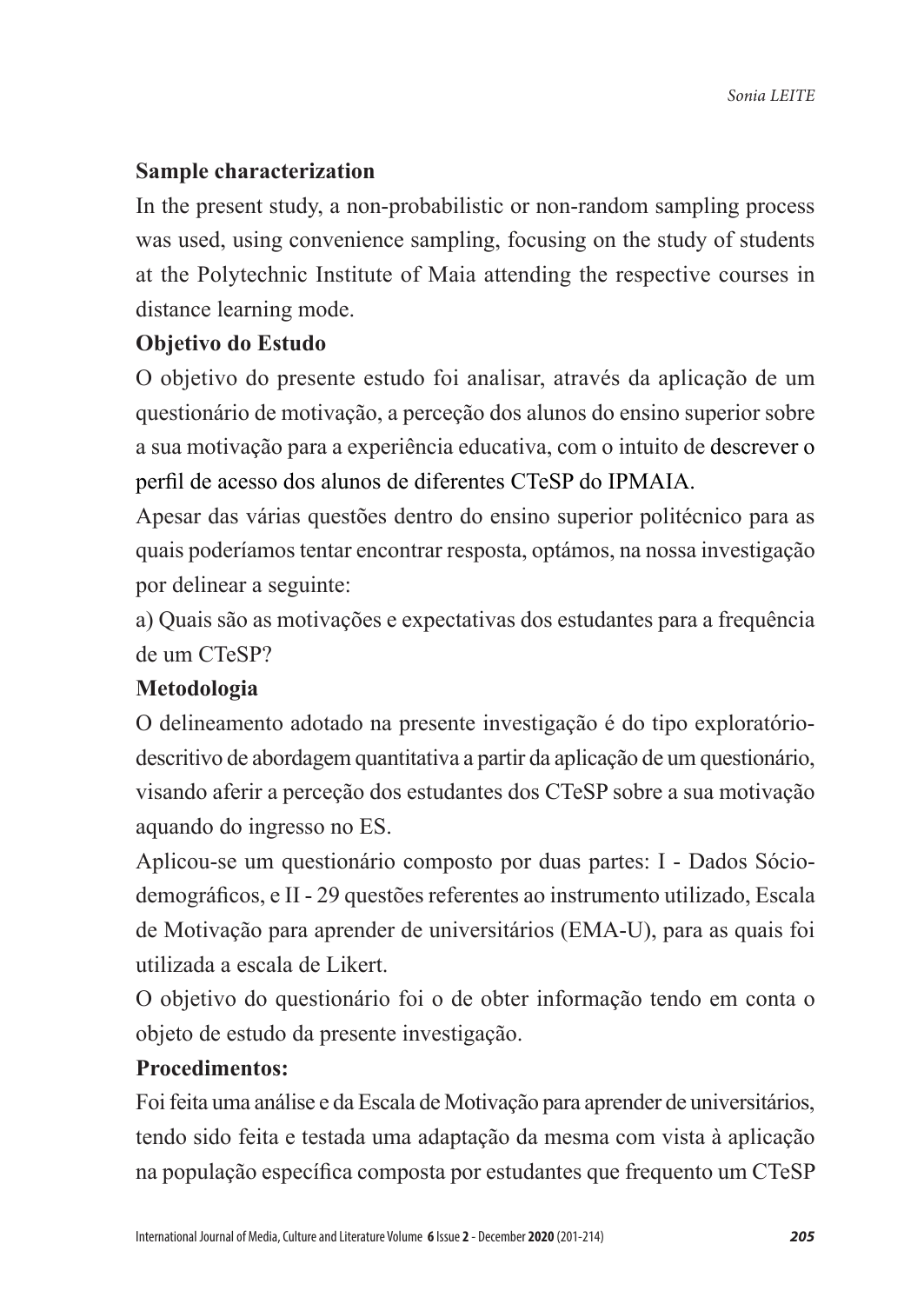#### no Instituto Politécnico da Maia (IPMAIA).

Para a avaliação da consistência interna do questionário, calculou-se o coeficiente *alpha* de Cronbach, adequado para avaliar a fidelidade de questionários formulados com escalas de tipo Likert (observa-se que todas as dimensões obtiveram valores de *alpha* superiores a 0,60 mostrando assim, que são relevantes). Os pareceres dos orientadores da investigação sobre o instrumento também coadjuvaram na validação do inquérito por questionário. Recolha de dados – Para recolha sistematizada dos dados foram distribuídos 200 questionários, dos quais obtivemos 120 respostas.

#### **Caracterização da amostra**

No presente estudo, recorreu-se a um processo de amostragem por conveniência, não se tratando de uma amostra aleatória. Assim, a amostra foi composta por 120 estudantes a frequentar os vários CTeSP do IPMAIA. De entre os alunos que responderam ao questionário, 73 são do sexo feminino e 37 do sexo masculino, sendo todos os inquiridos solteiros e sem filhos. As suas idades Variam entre os 18 e os 25 anos, sendo 29 dos inquiridos trabalhadores estudantes. Dos 120 inquiridos, 19 são provenientes do concelho de Vila Nova de Gaia, 16 de Matosinhos, 12 da Póvoa de Varzim, 11 de Santo Tirso, 7 do Porto, 7 da Maia, 6 da Trofa, 6 de Vila Nova de Famalicão, 5 de Paços de Ferreira, 5 de Valongo, 4 do Marco de Canaveses, 4 de Gondomar, 3 de Aveiro, 3 de Paredes, 3 de Penafiel, 2 de Ovar, 2 de Cinfães, 2 de Santa Maria da Feira, 2 de Espinho e 1 de Viseu.

#### **Data Analysis and Discussion**

Given that we are dealing with the analysis of questions, based on a scale, we chose to proceed with a qualitative analysis.

Thus, regarding the first question, I honestly do not know why I attend classes, the vast majority of students did not identify with the question (48.1%, no correspondence), showing that they are aware of their role as students and the need to attend classes. 29.1% of respondents opted for the moderate correspondence response, 12.7% little correspondence, 6.3% much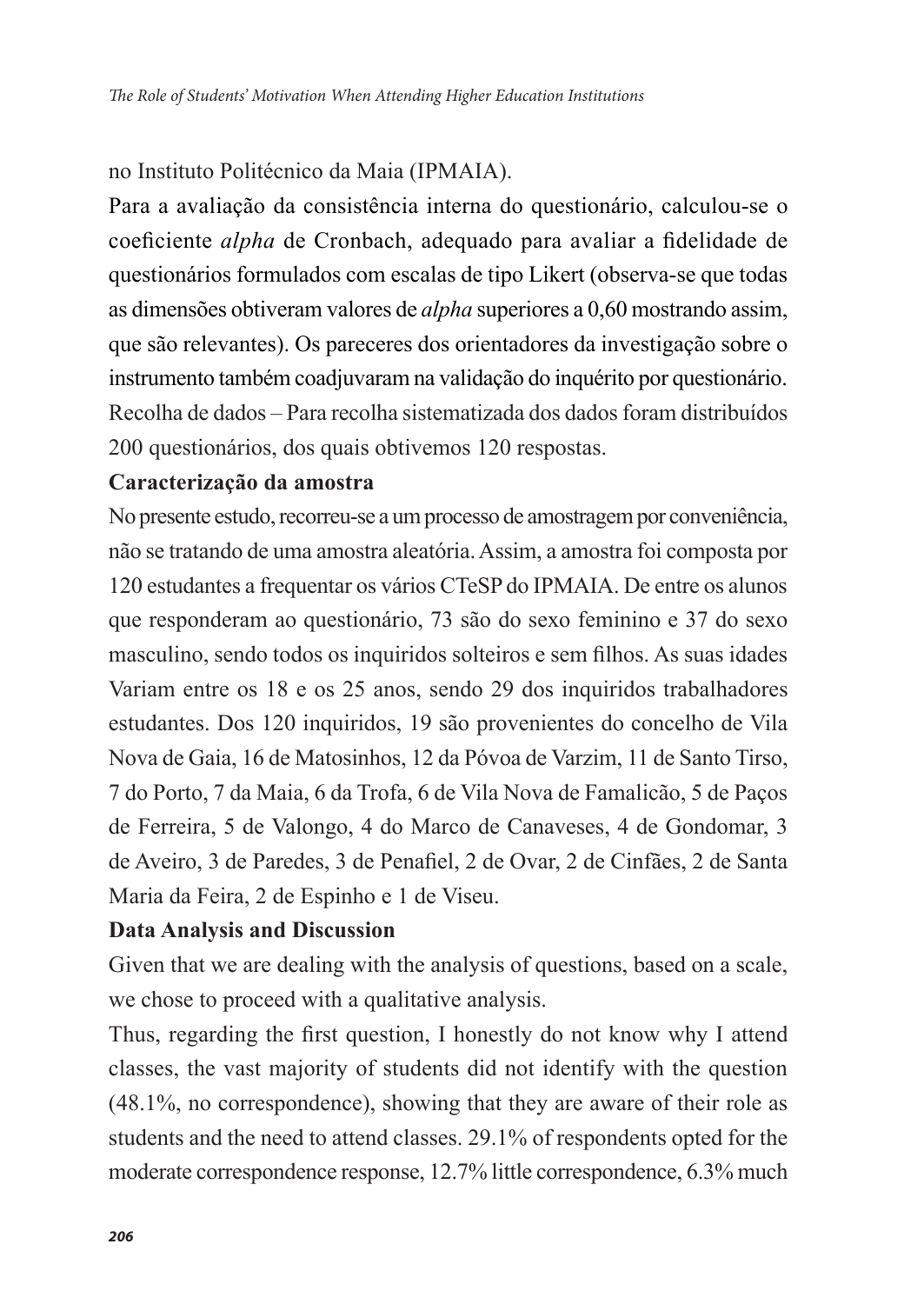correspondence and only 3.8% of respondents fully identified themselves with the question (total correspondence).

Concerning the second question, I attend classes in because attendance is mandatory, most of the students surveyed identify with the question, with the responses focusing on moderate and total correspondence (43.1% and 17.2%, respectively). 21.4% identified themselves with the option little correspondence, 15.2% with no correspondence and only 3.1% with the option very correspondence.

Regarding the third question, I attend classes so as not to be missed, the answers are divided into moderate correspondence (36.7%) and no correspondence (21.5%), 17.7% little correspondence, followed by 16.5% with total correspondence and 7.6% with much correspondence, demonstrating that the problem of attendance is interpreted differently by students.

Concerning the fourth question, I attend classes for the pleasure I get when I get involved in debates with interesting teachers, it was found that 53.4% of the students answered that they identify, in a moderate way, with the question. This is followed by 22.7% of the participants who chose the option little correspondence, 12% no correspondence, 6.7% much correspondence and only 5.2% reported total correspondence.

As for the fifth question, I attend classes to prove to myself that I am capable of finishing the course, 48.1% of the students answered with moderate correspondence, while 26.6% identified themselves totally with the question. There is little or no correspondence, both with 10.1% responses and 5.1% with a lot of correspondence.

In the sixth question, I attend classes to occupy myself, the vast majority, 41.2% reported not identifying themselves with the question (no correspondence), with 28.4% indicating a moderate correspondence regarding the question. It follows 24.1% with little correspondence, 3.8% with total correspondence and 2.5% with much correspondence.

With regard to the seventh question, I feel that I am wasting my time in classes,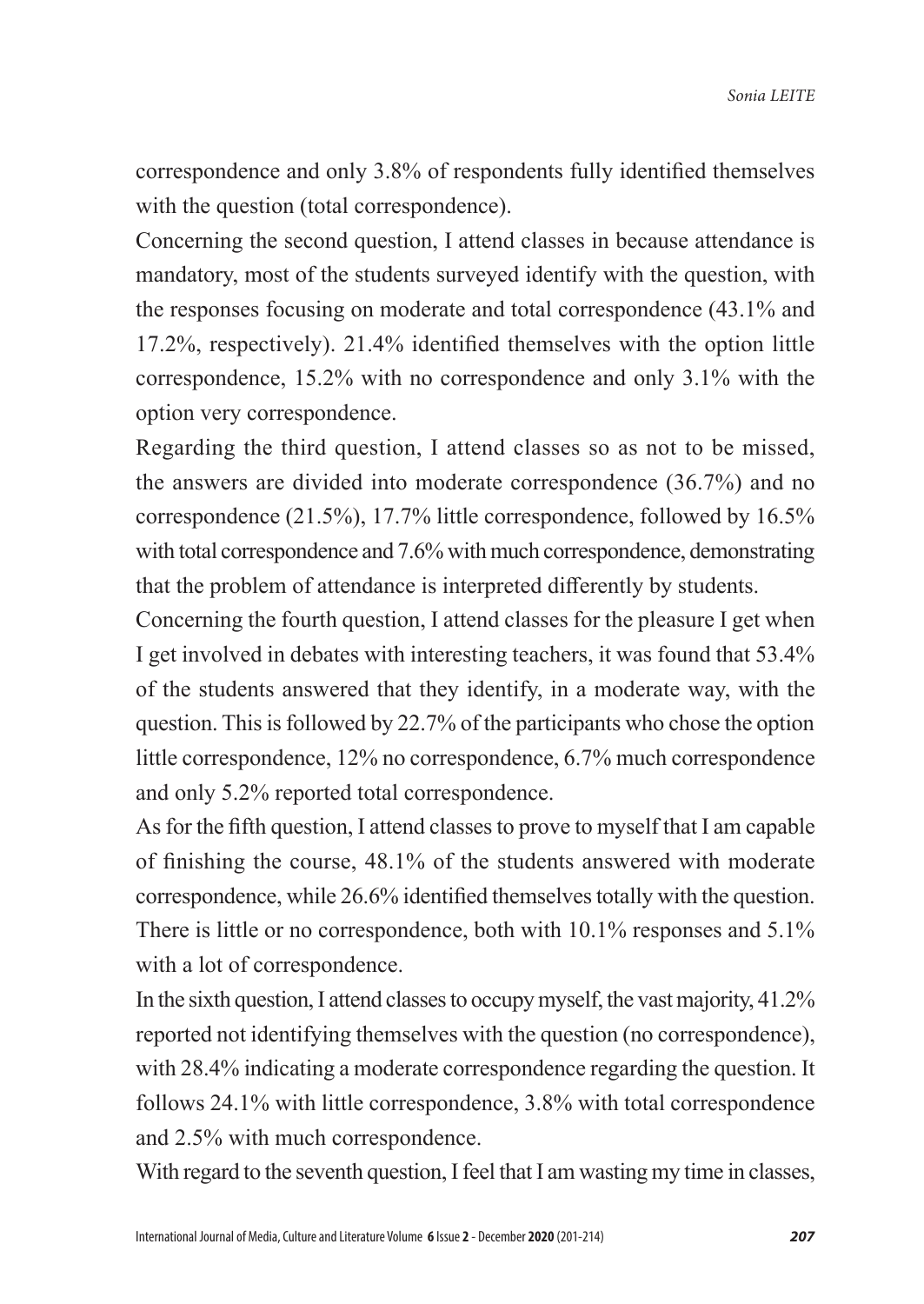48.1% of respondents reported not identifying themselves in any way with the question (no correspondence), 21.5% with moderate correspondence, 19 % with little correspondence, 6.3% with total correspondence and only 5.1% with much correspondence.

As for the eighth question, I already had good reasons to attend the course, but currently, I have doubts about continuing, 49.4% of the students answered with no correspondence, 22.8% with moderate correspondence, 17.7% little correspondence, 6.3 % total correspondence, and 3.8% a lot of correspondence.

Regarding the ninth question, I attend the course to show myself that I am an intelligent person, the vast majority responded by indicating the option no correspondence (34.6%), with 32% opting for moderate correspondence, 12.8% a lot of correspondence, 11.5% little correspondence and only 9% of respondents responded with total correspondence.

In the tenth question, which concerns Attending classes because attendance is mandatory, 22.8% of students answered no correspondence, 20.3% little correspondence, 12.7% total correspondence, 7.6% much correspondence, and the remaining 36.6%, moderate correspondence.

As for the eleventh question, I attend classes in because education is a privilege, 55.3% of the participants indicated the moderate correspondence option, while the rest were divided between total correspondence (15.9%), a lot of correspondence (13.9%), and 8.9% reported no correspondence. Only 6% indicated the option little correspondence.

Regarding the twelfth question, I do not understand why I should attend classes, the vast majority of participants (48.7%), said they did not identify with the question (no correspondence), while 20.5% indicated the answer little correspondence and only 5.1% total correspondence. The remaining 25.7% reported moderate correspondence.

In the thirteenth question, I attend classes to obtain the certificate of completion, 58.2% of respondents responded with moderate correspondence, 25.3% total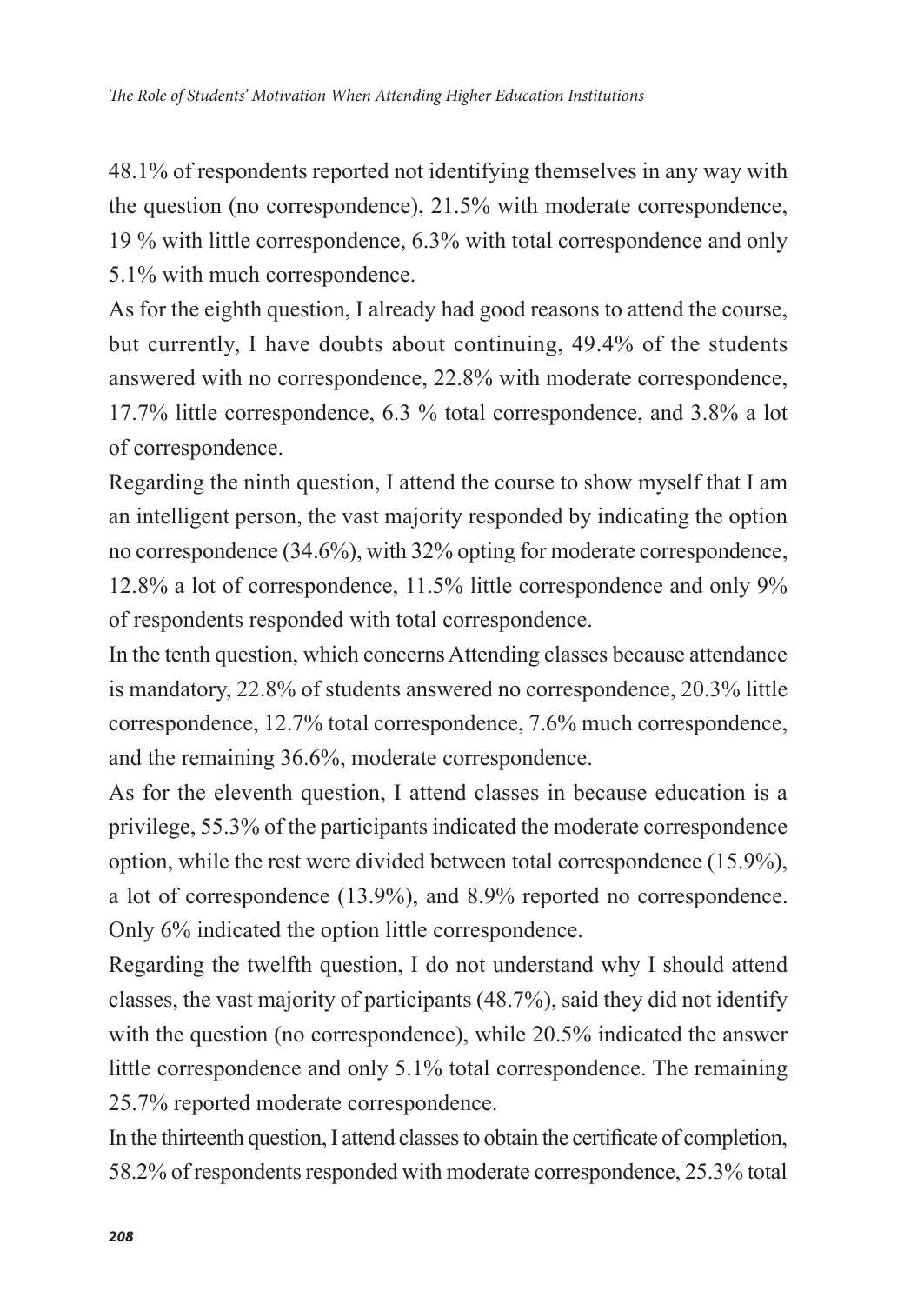correspondence, 7.6% little correspondence, 6.4% much correspondence and 2,5% no match.

In the fourteenth question, I attend classes because when I am successful I feel important, 41.8% answered with moderate correspondence, followed by the option no correspondence with 22.7%, with only 12.7% being identified with the total correspondence option, 15.2% with little correspondence and 7.6% with much correspondence.

Regarding the fifteenth question, I do not know or understand what I am doing in the course, 67.1% of the participants identified themselves with the option no correspondence, 12.7% moderate correspondence, 11.4% little correspondence, being that only 5.1% answered total correspondence and 3.7% a lot of correspondence.

As for the sixteenth question, I attend classes because for me the course is a pleasure, 60.3% of the students selected the moderate correspondence option, followed by total correspondence with 19%, much correspondence with 12.7% and little or no correspondence not reaching 10% (8%).

In the seventeenth question, I attend classes because access to knowledge occurs in higher education, 46.7% of the answers were in moderate correspondence, followed by total correspondence with 16.9% and little or none with 26.3% (12.5% and 13.8%, respectively). Only 10.1% reported a lot of correspondence.

With regard to the eighteenth question, I do not understand what difference it makes or does not attend classes, 56.4% of respondents did not identify with the question, having answered with the option no correspondence, followed by a moderate correspondence with 16, 7%, little correspondence with 14.1% and total correspondence with only 7.7% and a lot of correspondence with 5.1%.

Regarding the nineteenth question, I attend classes because I want to show myself that I can be successful in studies, 48.2% opted for the moderate correspondence option, followed by little or no correspondence with 27.8%,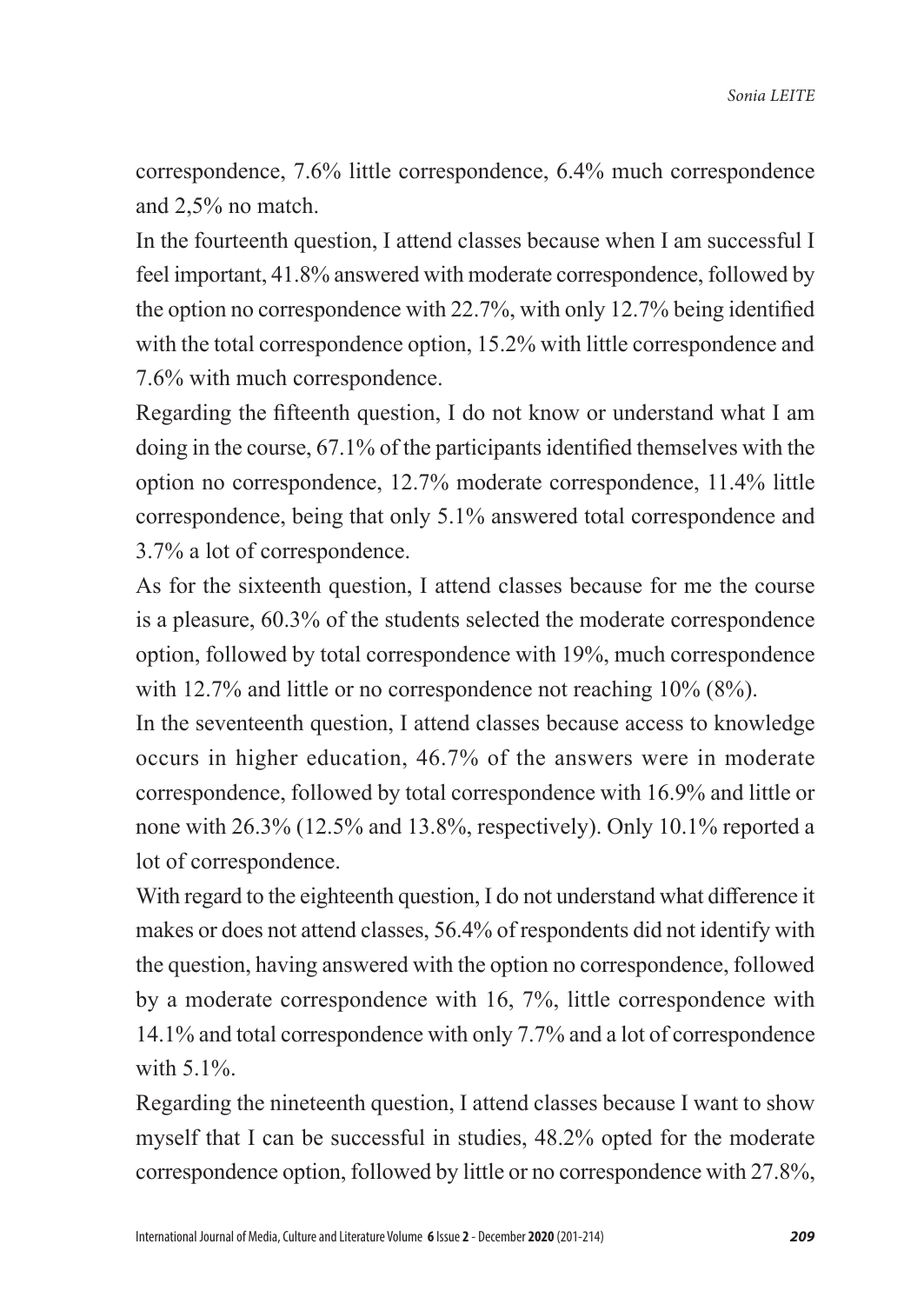total correspondence with 15.2% and a lot of correspondence with 8.8%. As for the twentieth question, I attend classes because I like these classes very much, 49.4% of the participants opted for the moderate correspondence option, 43% divided between little (21.5%) or no correspondence (21.5%), 5.1% a lot of correspondence and only 2.5% opted for total correspondence. In the twenty-first question, I attend classes because I believe that the attendance record is necessary for learning, 50% of the participants opted for the moderate correspondence option, followed by no correspondence with 17.1%, little correspondence with 15.8%, a lot of correspondence with 13.2% and total correspondence with only 3.9%.

In the twenty-second question, I attend classes because I want to avoid people seeing me as a sloppy student, most respondents did not identify with the question, opting for the answer no correspondence (36.3%), followed the option moderate correspondence with 35.1%, total correspondence with 11.3%, little correspondence with 9.8% and much correspondence with 7.5%. Regarding the twenty-third question, I make the connection because the frequency of classes is mandatory, 41.6% of the participants answered with moderate correspondence, 22.1% with no correspondence, 19.5% little correspondence, 11.6 % total correspondence and only 5.2% much correspondence.

As for the twenty-fourth question, If attendance was not mandatory, few students would attend classes, the vast majority, 60.1% answered with the moderate correspondence option, followed by 16.7% with total correspondence, 10.3% with no correspondence, 7.7% with little correspondence and 5.2% with much correspondence.

In the twenty-fifth question, I attend classes because studying broadens horizons, 57.6% of students opted for the moderate response, 22.5% total correspondence, 12.4% much correspondence, 5% little correspondence and only 2.5 % no match.

Regarding the twenty-sixth question, I attend the course because that's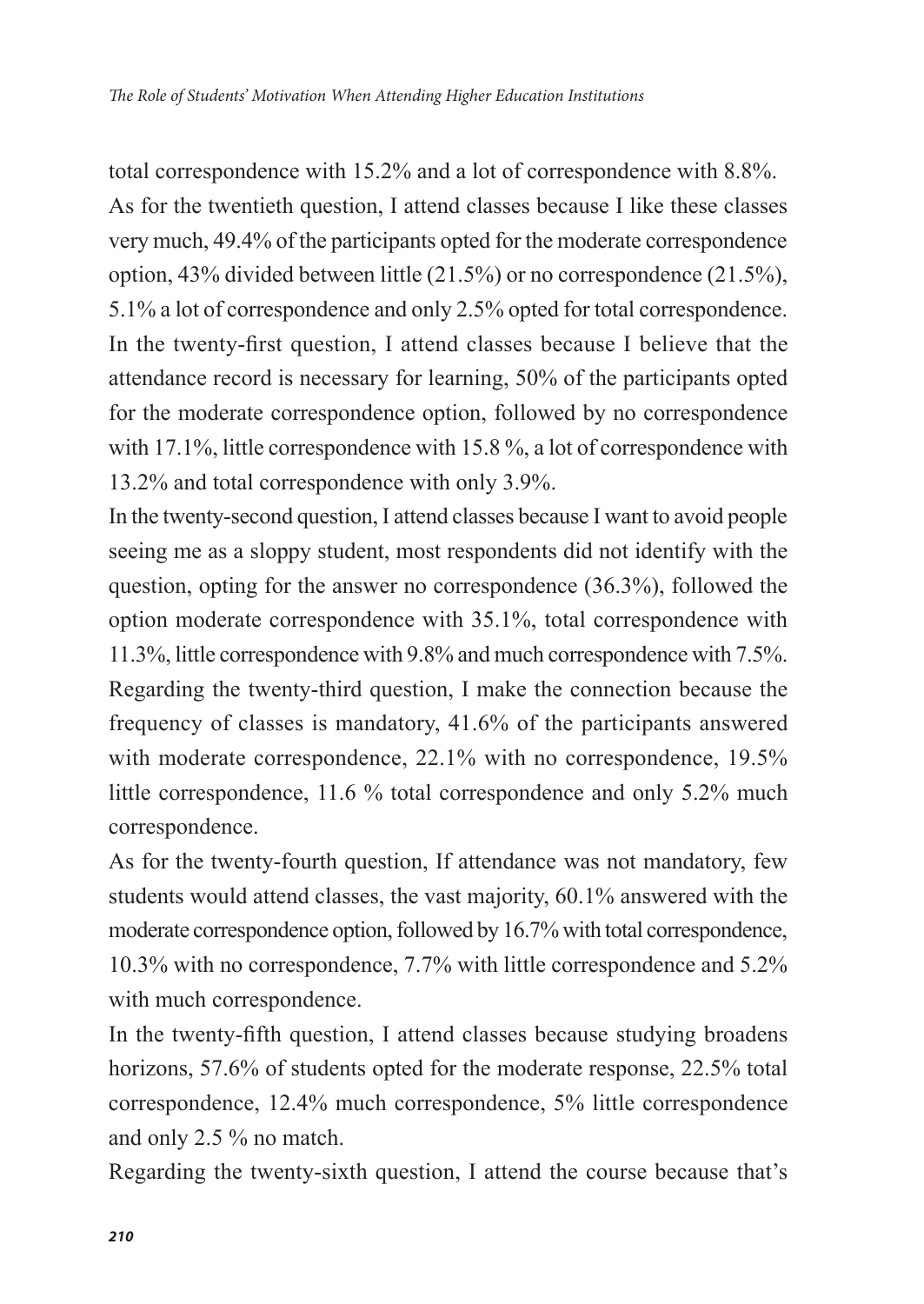what I chose for myself, 53.9% of the participants referred to the moderate correspondence option, followed by 40.3% with total correspondence, 11% with a lot of correspondence and 3.8% with little match.

As for the twenty-seventh question, I attend the course because while I am studying I do not need to work, the vast majority of students did not identify with the question, having chosen the answer no correspondence (60.8%), followed by moderate correspondence with 17.7%, little correspondence with 13.9%, and a lot and total correspondence both with 3.8%.

In the twenty-eighth question, My friends are the main reason why I attend the course and classes in distance learning, 45.6% of respondents reported no correspondence, not identifying themselves with the question, followed by moderate correspondence with 35.5%, little correspondence with 12.7%, much correspondence with 3.8% and total correspondence with 2.4%.

As for the twenty-ninth question, I attend the course because that's what is expected of me, 40.5% of the participants answered according to the option moderate correspondence, 20.3% little correspondence, 19% no correspondence, 11.4% a lot of correspondence and 8.8% total correspondence.

#### **CONCLUSION**

After analyzing the data obtained, it was possible to conclude that students do not feel any kind of obligation to attend classes, they do it because they consider its frequency important to acquire new knowledge / learning and not because they feel that it's mandatory to attend them. We were able to conclude that the greatest motivation for students to study is related to the objective of completing the course show themselves and others that they were able to complete the cycle of studies, being also aware of the importance of completing it for their professional career. It was also possible to verify that students maintained their motivation during the frequency of the course they chose. Finally, it was possible to verify that the vast majority of students reported continuing to study, as they consider education a privilege.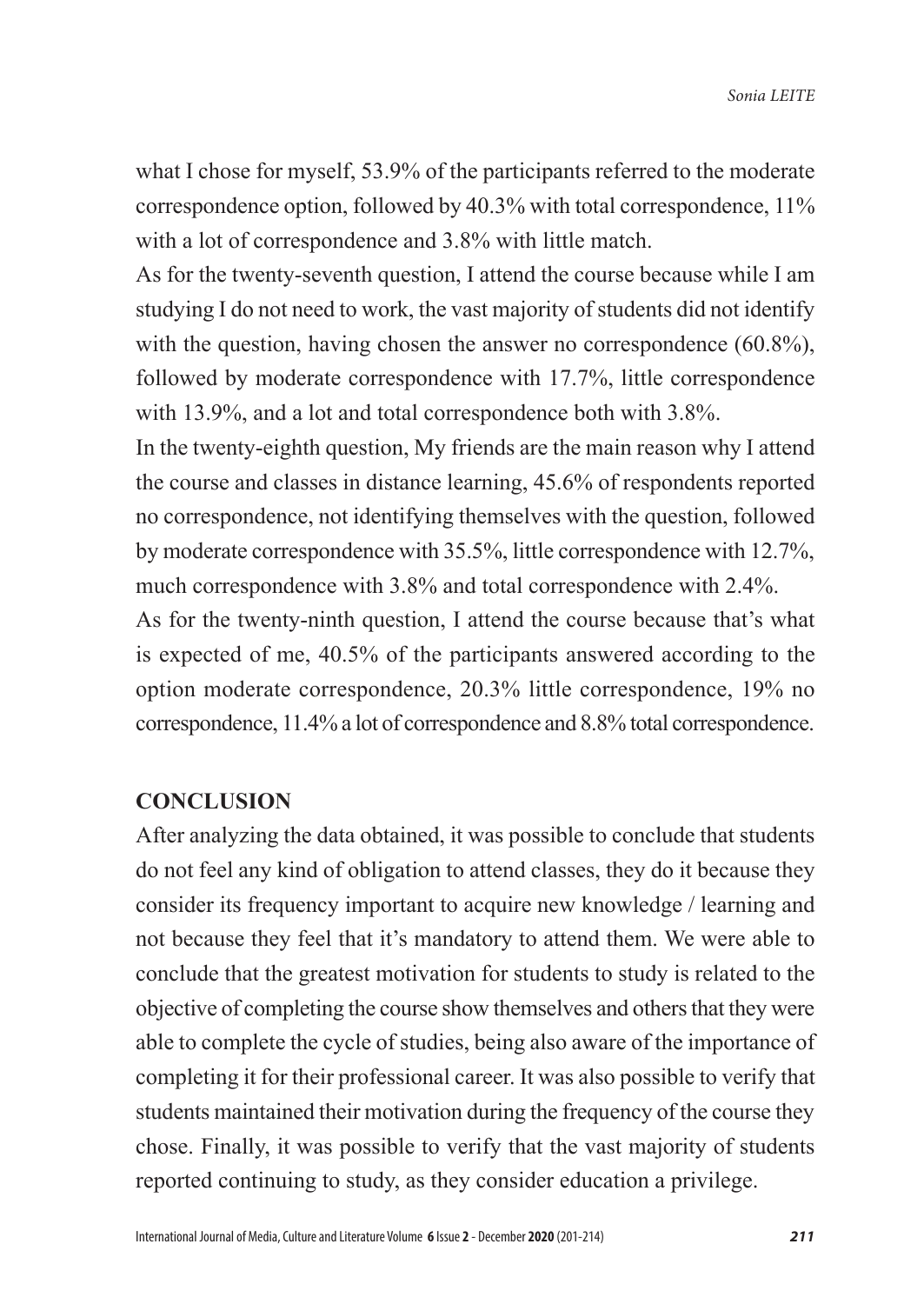## **REFERENCES**

Almeida, L. S., Marinho-Araujo, C. M., Amaral, A., & Dias, D. (2012). Democratização do acesso e do sucesso no ensino superior: Uma reflexão a partir das realidades de Portugal e do Brasil. Avaliação: Revista da Avaliação da Educação Superior, 17(3), 899-920. https://doi.org/10.1590/ S1414-40772012000300014

Araújo, A. M. (2017). Sucesso no ensino superior: Uma revisão e conceptualização. Revista de Estudios e Investigación en Psicología y Educación, 4(2), 132-141. https://doi.org/10.17979/reipe.2017.4.2.3207

Araújo, A. M., Santos, A. A., Noronha, A. P., Zanon, C., Ferreira, J. A., Casanova, J., & Almeida, L. S. (2016a). Dificuldades antecipadas de adaptação ao ensino superior: Um estudo com alunos do primeiro ano. Revista de Estudios e Investigación en Psicología y Educacion, 3(2), 102-111. https:// doi.org/10.17979/ reipe.2016.3.2.1846

Araújo, A. M., Teixeira, F., Amorim, D., Zenha, G., Azevedo, B., & Santos, L. (2016b). Validação da Escala Multidimensional de Suporte Social Percebido em estudantes universitários do ensino superior privado. Psicologia, Educação e Cultura, 20(1), 172-190.

Arroteia, J. C. (1996). O Ensino Superior em Portugal, Aveiro, Universidade de Aveiro.

Cabras, C., & Mondo, M. (2017). Coping strategies, optimism, and life satisfaction among first-year university students in Italy: Gender and age differences. Higher Education. https://doi.org/10.1007/s10734-017-0161-x Castro, R. V., & Almeida, L. S. (2016). Ser estudante no ensino superior: Observatório dos percursos académicos dos estudantes da UMinho. In L. S. Almeida, & R. V. Castro (Orgs.), Ser estudante no Ensino Superior: O caso dos estudantes do 1º ano (pp. 1-14). Braga: Universidade do Minho, Centro de Investigação em Educação

Cole, J. S., Kennedy, M., & Ben-Avie, M. (2009). The role of precollege data in assessing and understanding student engagement in college. New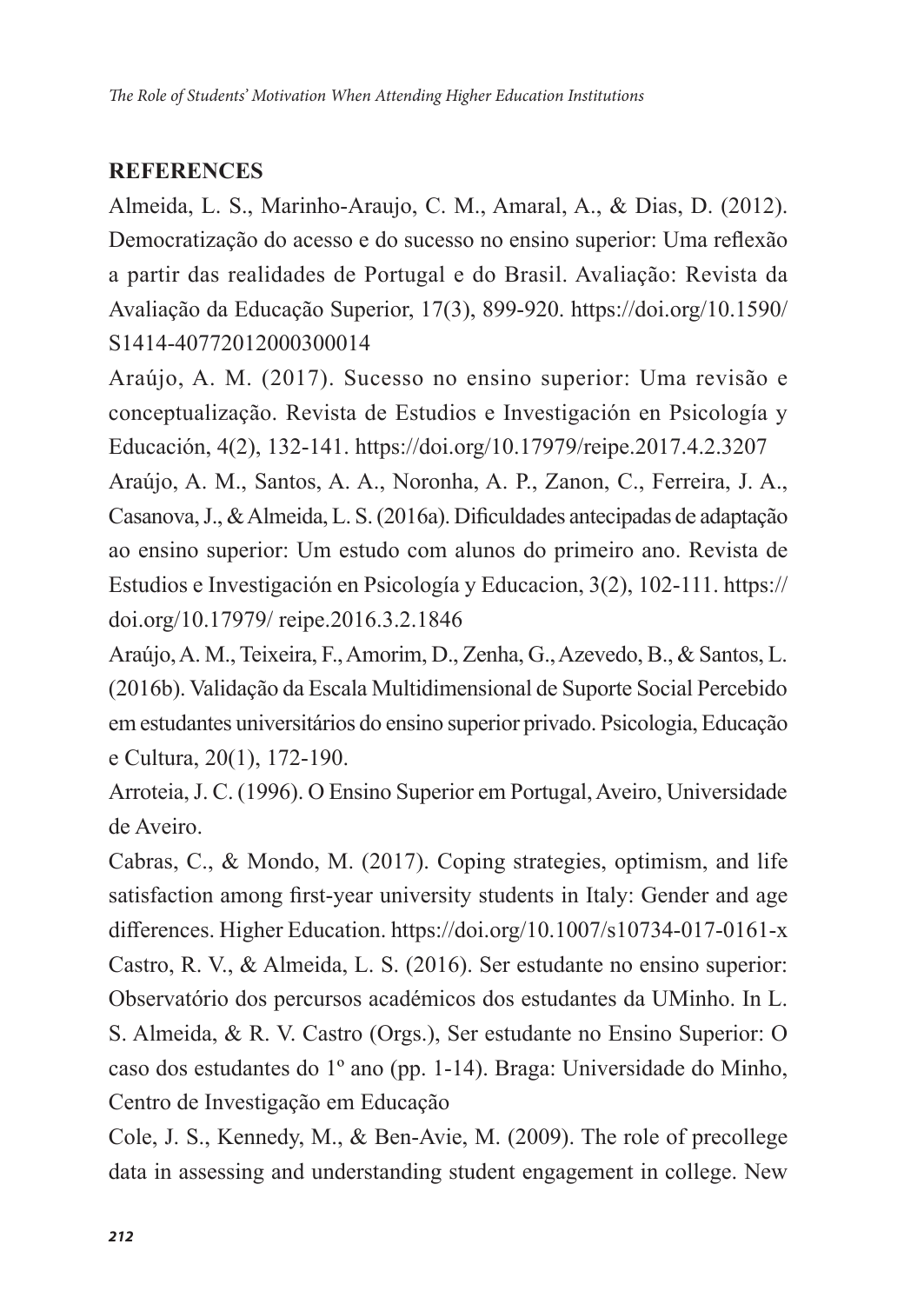Directions for Institutional Research, (141), 55-69. https://doi.org/10.1002/ ir.286

Cruz, M. B., & Cruzeiro, M. E. (coords.) (1995), *O Desenvolvimento do Ensino Superior em Portugal. Situação e Problemas de Acesso,* estudo realizado pelo ICS, Lisboa, Ministério da Educação — DEPGEF.

Cruz, C.; Nelas, P.; Chaves, C.; Almeida, M. & Costa, S. (2016). O suporte social dos estudantes do ensino superior. International Journal of Developmental and Educational Psychology, INFAD Revista de Psicología, Nº1-Vol.2, pp:81-88*.* Acedido em

http://dx.doi.org/10.17060/ijodaep.2016.n1.v2.235

Deci, E.L., & Ryan, R.M. (1985). *Intrinsic motivation and self-determination in human behavior*. Nova Iorque: Plenum.

Guimarães, S.E.R., & Bzuneck, J.A., (2008). Propriedades psicométricas de um instrumento para avaliação da motivação de universitários. *Ciências & Cognição*, Ilha do Fundão, *13* (1), 101-113.

Joly, A. & Prates, R. (2011). Avaliação da Escala de Motivação Académica em estudantes paulistas: propriedades psicométricas. *Scielo*, *16* (2), 175-184. Oliveira, C. T., Santos, A. S., & Dias, A. C. G. (2016). Expectativas de universitários sobre a universidade: Sugestões para facilitar a adaptação acadêmica. Revista Brasileira de Orientação Profissional, 17(1), 43-53.

Pachane, G. G. (2004). A experiência universitária e suacontribuição ao desenvolvimento pessoal do aluno. Em: E.Mercuri & S. A. J. Polydoro (Orgs.), *Estudante universitário:Características e experiências de formação*. (pp.155-186).São Paulo, SP: Cabral Ed. e Livraria Universitária.

Porto, A. M. S., & Soares, A. B. (2017a). Expectativas e adaptação acadêmica em estudantes universitários. Psicologia: Teoria e Prática, 19(1), 208-219. https:// doi.org/10.5935/1980-6906/psicologia.v19n1p208-219

Rodríguez, M. S., Tinajero, C., & Páramo, M. F. (2017). Pre-entry characteristics, perceived social support, adjustment and academic achievment in first-year Spanish university students: A path model. The Journal of Psychology: